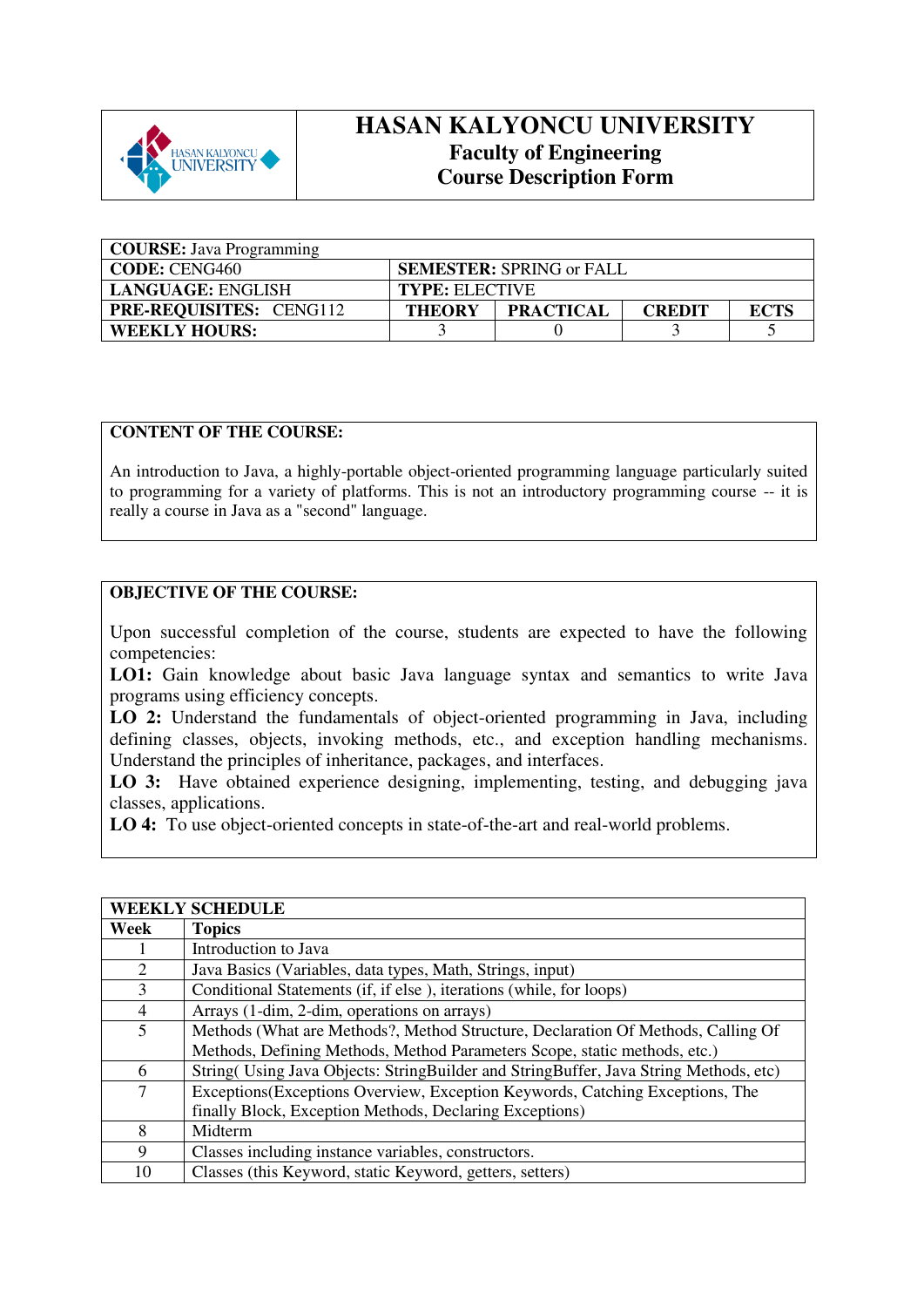|    | Access control, Class scope, Packages                    |
|----|----------------------------------------------------------|
| 12 | Inheritance (Why use Inheritance?, Types Of Inheritance) |
| 13 | Polymorphism, Method Overloading, Method Overriding      |
| 14 | Abstract classes, Interfaces                             |

**TEXTBOOK**: Introduction to java programming, 10<sup>th</sup> edition, by Y Daniel Liang.

**REFERENCE BOOKS:** Core Java Volume I—Fundamentals,10th Edition, Cay S. Horstmann.

| <b>EVALUATION SYSTEM:</b>    |                 |                |  |  |  |
|------------------------------|-----------------|----------------|--|--|--|
| <b>IN-TERM STUDIES</b>       | <b>QUANTITY</b> | PERCENTAGE (%) |  |  |  |
| Midterm Exam                 |                 | 30             |  |  |  |
| Homework                     | $\mathfrak{D}$  | 10             |  |  |  |
| Project                      |                 |                |  |  |  |
| Quiz                         | 2               | 15             |  |  |  |
| Final Exam                   |                 | 45             |  |  |  |
| <b>TOTAL</b>                 | 6               | 100            |  |  |  |
| <b>CONTRIBUTION OF</b>       | 5               | 55             |  |  |  |
| <b>INTERM STUDIES TO</b>     |                 |                |  |  |  |
| <b>OVERALL GRADE</b>         |                 |                |  |  |  |
| <b>CONTRIBUTION OF FINAL</b> |                 | 45             |  |  |  |
| <b>EXAMINATION TO</b>        |                 |                |  |  |  |
| <b>OVERALL GRADE</b>         |                 |                |  |  |  |
| <b>TOTAL</b>                 | 6               | 100            |  |  |  |

| <b>COURSE CATEGORY:</b>        | PERCENTAGE (%) |
|--------------------------------|----------------|
| Mathematics and Basic Sciences |                |
| Engineering                    |                |
| <b>Engineering Design</b>      | 50             |
| Social Sciences                |                |

| <b>TABLE OF ECTS / WORKLOAD:</b>              |                 |                 |              |  |  |
|-----------------------------------------------|-----------------|-----------------|--------------|--|--|
| <b>Activities</b>                             | <b>QUANTITY</b> | <b>Duration</b> | <b>Total</b> |  |  |
|                                               |                 | (Hour)          | Workload     |  |  |
| <b>Course Duration</b>                        | 13              |                 | 39           |  |  |
| Hours for off-the-classroom study (Pre-study, | 14              |                 | 70           |  |  |
| practice)                                     |                 |                 |              |  |  |
| Laboratory works                              |                 |                 |              |  |  |
| Mid-term                                      |                 |                 |              |  |  |
| Final examination                             |                 |                 |              |  |  |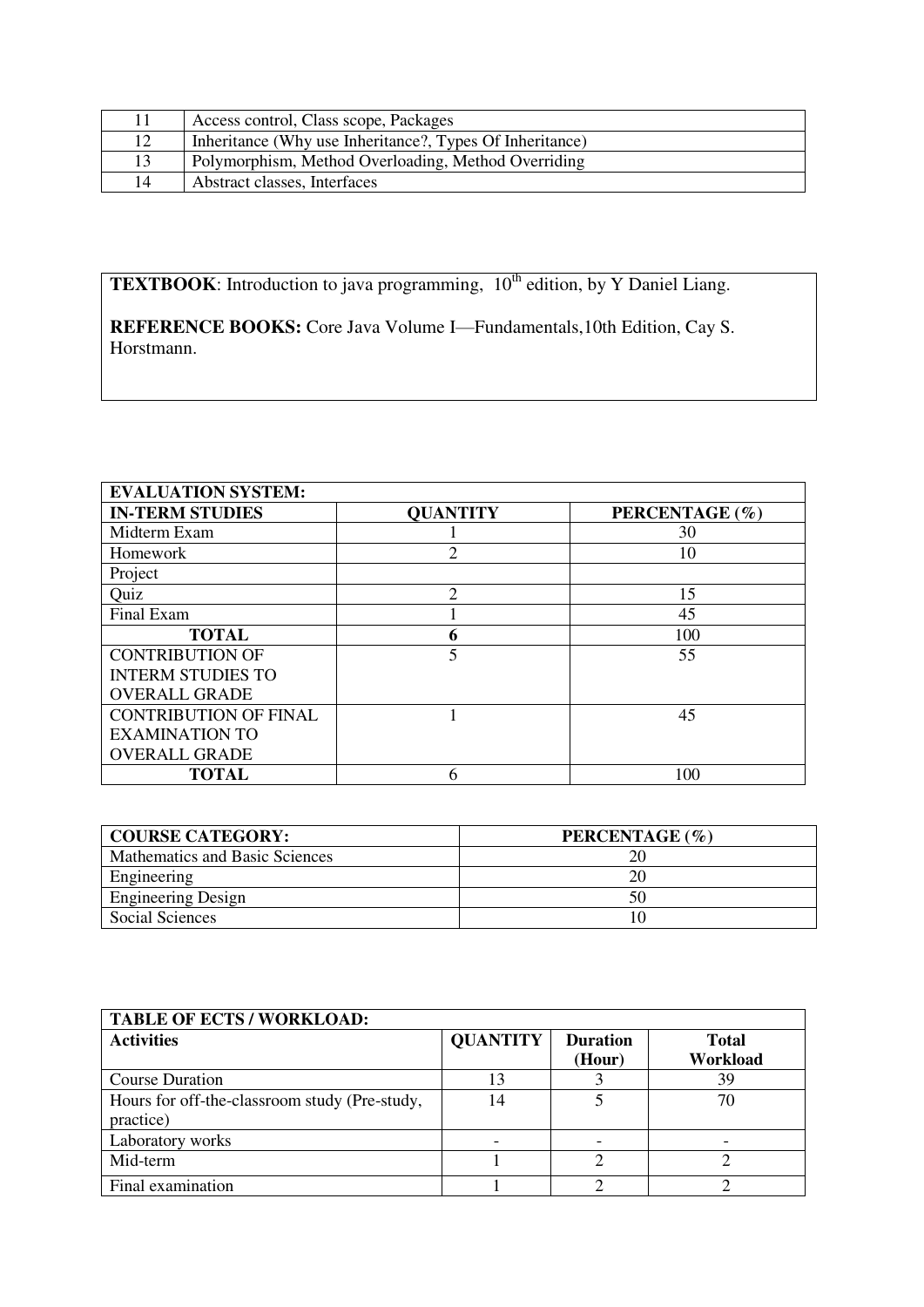| Homework                         |    |     |
|----------------------------------|----|-----|
| <b>Juiz</b>                      |    |     |
| <b>Total Work Load</b>           | 33 | 149 |
| <b>Total Work Load / 30</b>      |    |     |
| <b>ECTS Credit of the Course</b> |    |     |

|                                                | PO <sub>1</sub>                              | PO <sub>2</sub> | PO <sub>3</sub> | <b>PO4</b> | PO <sub>5</sub> | <b>PO6</b> | PO <sub>7</sub> | PO <sub>8</sub> | PO <sub>9</sub> | <b>PO10</b> | <b>PO11</b> |
|------------------------------------------------|----------------------------------------------|-----------------|-----------------|------------|-----------------|------------|-----------------|-----------------|-----------------|-------------|-------------|
| LO1                                            |                                              |                 |                 |            |                 |            |                 |                 |                 |             |             |
| LO2                                            |                                              |                 |                 |            |                 |            |                 |                 |                 |             |             |
| LO3                                            |                                              |                 |                 |            |                 |            |                 |                 |                 |             |             |
| LO <sub>4</sub>                                |                                              |                 |                 |            |                 |            |                 |                 |                 |             |             |
|                                                | PO: Program Outcomes   LO: Learning Outcomes |                 |                 |            |                 |            |                 |                 |                 |             |             |
| Values: 0: None   1: Low   2: Medium   3: High |                                              |                 |                 |            |                 |            |                 |                 |                 |             |             |

| <b>INSTRUCTOR(S):</b>         | Asst. Prof. Dr. Saed<br>ALQARALEH |
|-------------------------------|-----------------------------------|
| <b>FORM PREPARATION DATE:</b> | 22/5/2019                         |

| <b>LEARNING OUTCOMES OF THE</b>                                                                                                                                                                                                                                                                                                                                                                                                                                                                                                                                                                                                                                      |                                                                                                                                                                                                                                                                                                                                                                                                                                                                                                                                                                                                                                                                                                                                                                                                                                                                                                                                                                                                                                                                                                                                                                                                                                                                                                                                                                                                                                                                                      |
|----------------------------------------------------------------------------------------------------------------------------------------------------------------------------------------------------------------------------------------------------------------------------------------------------------------------------------------------------------------------------------------------------------------------------------------------------------------------------------------------------------------------------------------------------------------------------------------------------------------------------------------------------------------------|--------------------------------------------------------------------------------------------------------------------------------------------------------------------------------------------------------------------------------------------------------------------------------------------------------------------------------------------------------------------------------------------------------------------------------------------------------------------------------------------------------------------------------------------------------------------------------------------------------------------------------------------------------------------------------------------------------------------------------------------------------------------------------------------------------------------------------------------------------------------------------------------------------------------------------------------------------------------------------------------------------------------------------------------------------------------------------------------------------------------------------------------------------------------------------------------------------------------------------------------------------------------------------------------------------------------------------------------------------------------------------------------------------------------------------------------------------------------------------------|
| <b>COURSE:</b>                                                                                                                                                                                                                                                                                                                                                                                                                                                                                                                                                                                                                                                       | <b>PROGRAM OUTCOMES:</b>                                                                                                                                                                                                                                                                                                                                                                                                                                                                                                                                                                                                                                                                                                                                                                                                                                                                                                                                                                                                                                                                                                                                                                                                                                                                                                                                                                                                                                                             |
| <b>LEARNING OUTCOMES OF THE COURSE:</b><br>LO1: Gain knowledge about basic Java<br>language syntax and semantics to write Java<br>programs using efficiency concepts.<br>LO 2: Understand the fundamentals of<br>object-oriented<br>programming<br>in<br>Java,<br>including defining classes, objects, invoking<br>methods, etc., and exception<br>handling<br>mechanisms. Understand the principles of<br>inheritance, packages and interfaces.<br>LO 3: Have obtained experience designing,<br>implementing, testing, and debugging java<br>classes, applications.<br><b>LO 4:</b> To use object-oriented concepts in<br>state-of-the-art and real-world problems. | PO1: Adequate knowledge in mathematics, science<br>and engineering subjects pertaining to the relevant<br>discipline; ability to use theoretical and applied<br>knowledge in these areas in complex engineering<br>problems.<br>PO2: Ability to identify, formulate, and solve<br>complex engineering problems; ability to select and<br>apply proper analysis and modeling methods for this<br>purpose.<br>PO3: Ability to design a complex system, process,<br>device or product under realistic constraints and<br>conditions, in such a way as to meet the desired result;<br>ability to apply modern design methods for this<br>purpose.<br>PO4: Ability to devise, select, and use modern<br>techniques and tools needed for analyzing and solving<br>complex problems encountered in engineering<br>practice; ability to employ information technologies<br>effectively.<br>PO5: Ability to design and conduct experiments,<br>gather data, analyze and interpret results for<br>investigating complex engineering problems or<br>discipline specific research questions.<br>PO6: Ability to work efficiently in intra-disciplinary<br>and multi-disciplinary teams; ability to work<br>individually.<br>PO7: Ability to communicate effectively in Turkish,<br>both orally and in writing; knowledge of a minimum<br>of one foreign language; ability to write effective<br>reports and comprehend written reports, prepare<br>design and production reports, make effective |